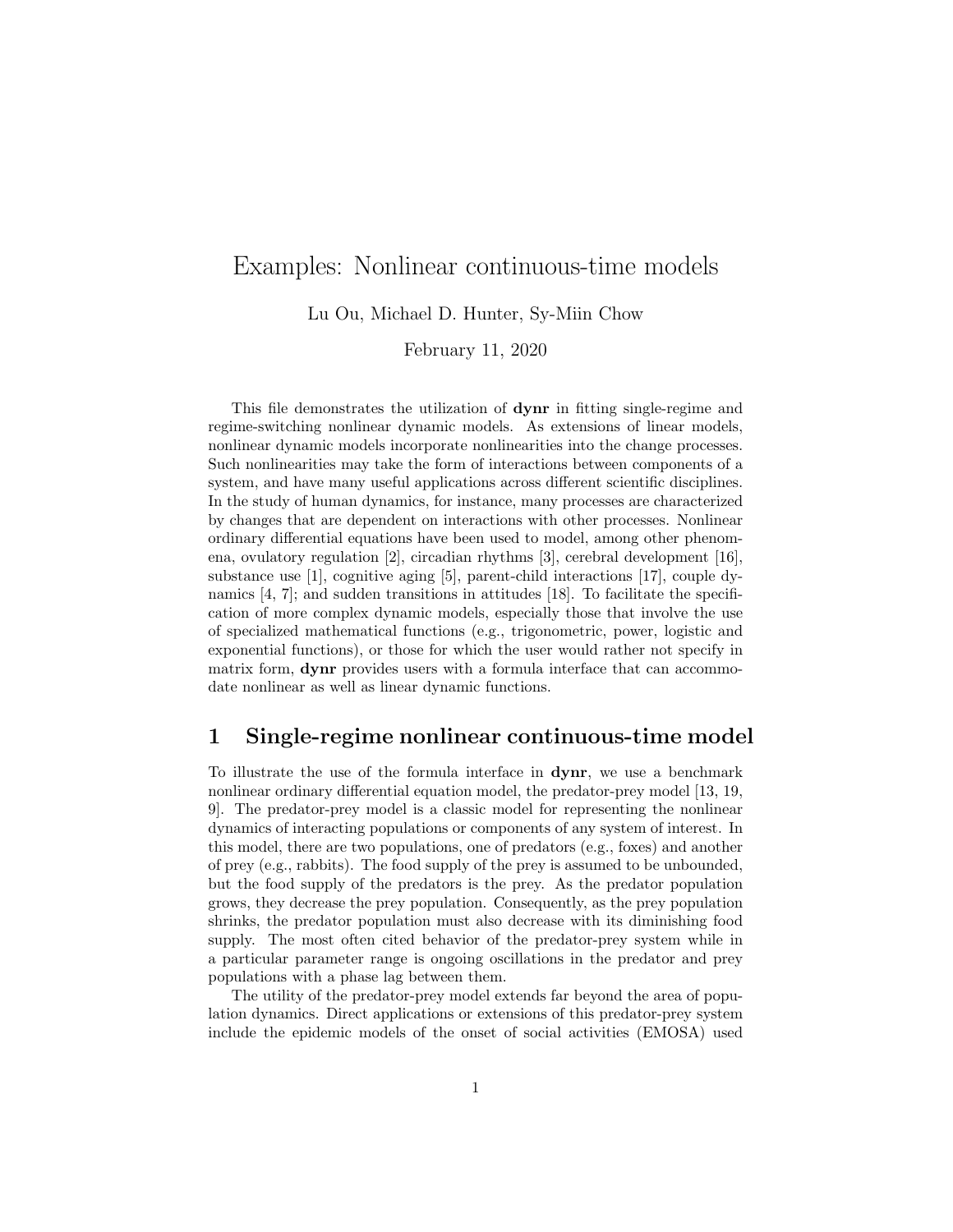to study the spread of smoking, drinking, delinquency, and sexual behaviors among adolescents [14, 15], the cognitive aging model [5], and the model of couples' affect dynamics [4]. In the EMOSA, smokers (predators) may interact with non-smokers (prey) to produce varying numbers of smokers and nonsmokers over time depending on the parameters of the system. Likewise, romantic couples may mutually drive their partners' affective states through ongoing interactions with each other, creating novel and testable hypotheses about human behavior.

Written as a differential equation, the predator-prey model is expressed as:

$$
d(prey(t)) = (a\ prey(t) - b\ prey(t)\ predator(t))\ dt \t\t(1)
$$

$$
d(predator(t)) = (-c\ predator(t) + d\ prey(t)\ predator(t)) dt \qquad (2)
$$

where the parameters  $a, b, c, d$  are all constrained to be greater than or equal to 0. These equations make up the continuous-time dynamics for this system (i.e., the special case of Equation 3 for this model). Examining the prey equation (Equation 1), the prey population would increase exponentially without bound if there were zero predators. Similarly, examining the predator equation (Equation 2), if the prey population was zero, then the predator population would decrease exponentially to zero (i.e., go extinct).

For demonstration purposes, we have included with the dynr package a set of simulated data generated with true parameter values:  $a = 2, b = 1, c = 4, d =$  $1, e = .25, f = 5$ . A fully functional demo script can be found as one of the demos in dynr using:

> file.edit(system.file("demo", "NonlinearODE.R", package = "dynr"))

## 1.1 Prepare the data

The first step in dynr modeling is to structure the data. This is done with the  $dynr.data()$  function.

```
> #------------------------------------------------------------------------------
> # Example 1: Nonlinear Continuous-time Models
> #------------------------------------------------------------------------------
> require(dynr)
> # ---- Read in the data ----
> data(PPsim)
> PPdata <- dynr.data(PPsim, id = "id", time = "time", observed = c("x", "y"))
```
The first argument of this function is either a ts class object of single-subject time series or a *data.frame* structured in a long (relational) format (i.e., with different measurement occasions from the same subject appearing as different rows in the data frame). Missing values in the observed variables should be indicated by NA. When a ts class object is passed to  $dynr.data(),$  no other inputs are needed. Otherwise, the id argument needs the name of the ID variable as input, and allows multiple people to be estimated in a single model by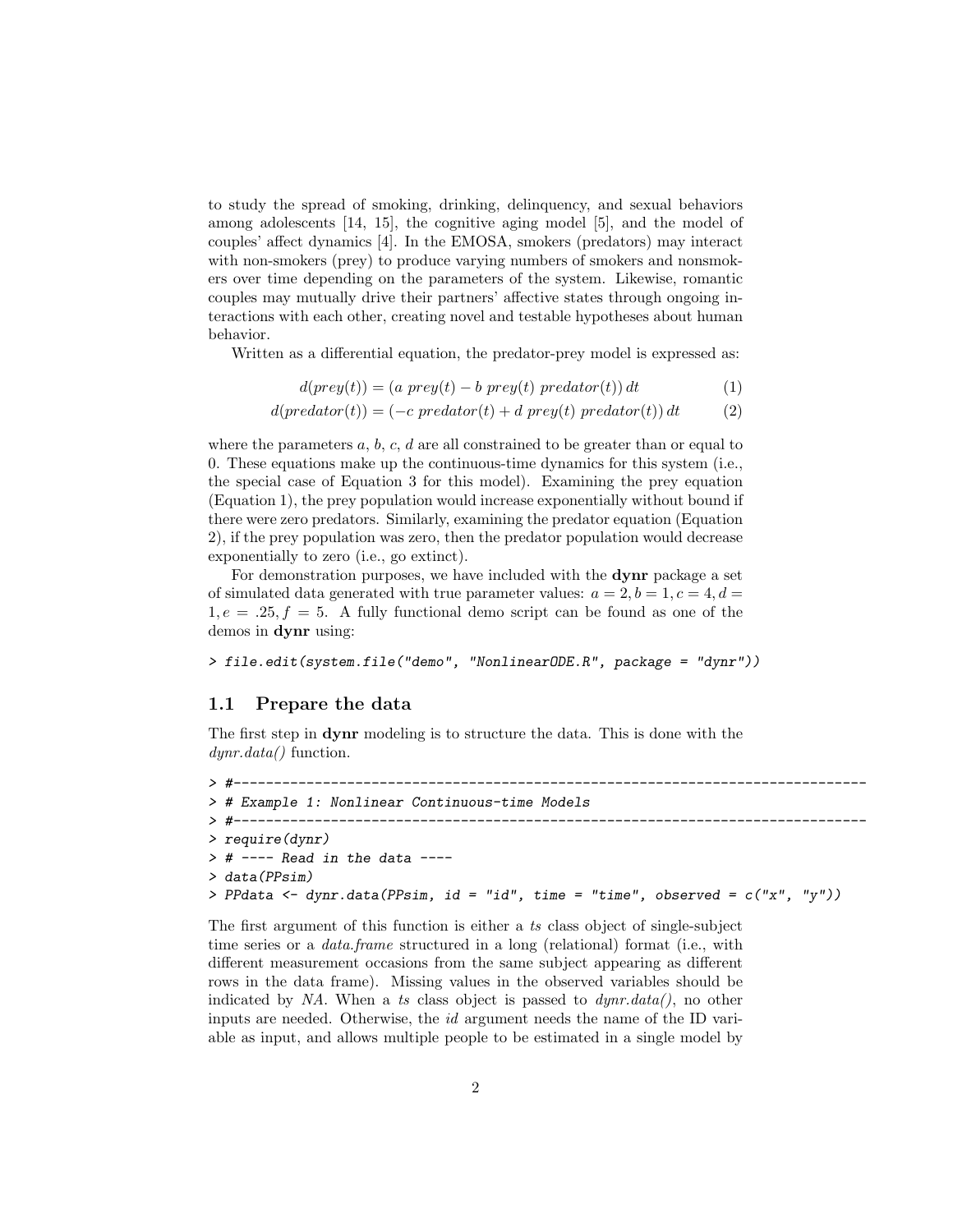distinguishing different individuals with the ID variable. That is, it indicates which rows should be modeled together as a time series. Thus, multi-subject modeling is as easy as single-subject modeling; only the data differ. The time argument needs the name of the TIME variable that indicates subject-specific measurement occasions. If a discrete-time model is desired, the TIME variable should contain subject-specific sequences of (subsets of) consecutively equally spaced numbers (e.g, 1, 2, 3,  $\cdots$ ). In other words, the program assumes that the input *data.frame* is equally spaced with potential missingness. If the measurement occasions for a subject are a subset of an arithmetic sequence but are not consecutive, NAs will be inserted automatically to create an equally spaced data set before estimation. If a continuous-time model is being specified, the TIME variable can contain subject-specific increasing sequences of irregularly spaced real numbers. That is, the data may be input at their original, irregularly spaced intervals without the need to insert missingness. In this particular example, a discrete time model is used.

The observed and covariates arguments are used to indicate the names of the observed variables and covariates in the data. Covariates are defined as fixed predictors that are hypothesized to affect the modeling functions in one or more ways, but are otherwise not of interest (i.e., not modeled as dependent variables) to the user. Missing values in covariates are not allowed. That is, missing values in the covariates, if there are any, should be imputed first. The  $dynr.data()$ function lets users include data sets with many variables, but only use a few. The output of the function combines with the model recipe information later to map the model onto the data.

# 1.2 Prepare the recipes

The next step in dynr modeling is to build the recipes for the various parts of a model. The recipes are created with  $prep.*()$  functions.

#### 1.2.1 Model specification: the dynamic functions

The dynamic model can take on the form of continuous-time models as

$$
d\boldsymbol{\eta}_i(t) = \boldsymbol{f}_{S_i(t)}\left(\boldsymbol{\eta}_i(t), t, \boldsymbol{x}_i(t)\right)dt + d\boldsymbol{w}_i(t),\tag{3}
$$

or the form of discrete-time state-space models [6] as

$$
\eta_i(t_{i,j+1}) = f_{S_i(t)}(\eta_i(t_{i,j}), t_{i,j}, \mathbf{x}_i(t_{i,j})) + \mathbf{w}_i(t_{i,j+1}),
$$
\n(4)

where i indexes person, t indexes time,  $\eta_i(t)$  is the  $r \times 1$  vector of latent variables at time t,  $\mathbf{x}_i(t)$  is the vector of covariates at time t, and  $\mathbf{f}_{S_i(t)}(.)$  is the vector of (possibly nonlinear) dynamic functions.  $f_{S_i(t)}(.)$  depends on the latent regime indicator,  $S_i(t)$ , the discrete-valued latent variable that indexes the operating regime at time  $t$ .

The dynamic functions,  $f_{S_i(t)}(t)$  in Equations 3 and 4, can be specified using one of two possible functions in dynr: prep.formulaDynamics() and prep.matrixDynamics().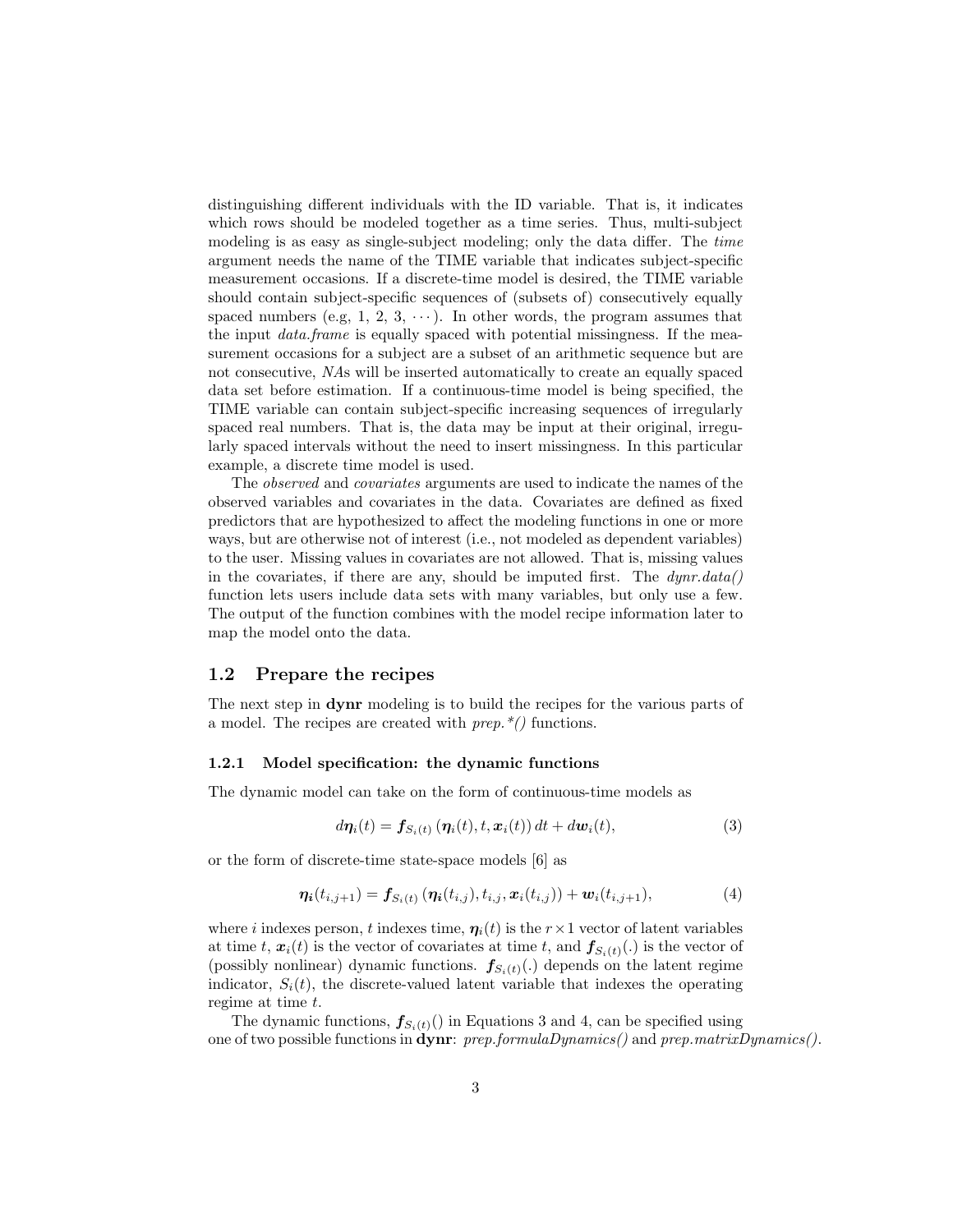While  $prep.matrixDynamics()$  can only be used for linear dynamic functions, prep.formulaDynamics() supports all native mathematical functions available in R and can be of use for both linear and nonlinear dynamic functions. Using the formula interface in dynr, the predator-prey model can be specified as:

```
> # dynamics
> preyFormula <- prey ~ a * prey - b * prey * predator
> predFormula <- predator \tilde{c} - c * predator + d * prey * predator
> ppFormula <- list(preyFormula, predFormula)
> ppDynamics <- prep.formulaDynamics(formula = ppFormula,
    startval = c(a = 2.1, c = 0.8, b = 1.9, d = 1.1),
+ isContinuousTime = TRUE)
```
The first argument of the *prep.formulaDynamics()* function is *formula*. More specifically, this is a list of formulas. Each element in the list is a single, univariate, formula that defines a differential (if  $isContinuous Time = TRUE$ ) or difference (if is Continuous Time  $=$  FALSE) equation. There should be one formula for every latent variable, in the order in which the latent variables are specified by using the *state.names* argument in *prep.measurement*(). The lefthand side of each formula is either the one-step-ahead projection of the latent variable (in the discrete-time case) or the differential of the latent variable (in the continuous-time case), namely, the left-hand-side of the respective dynamic equations. In both cases, users only need to specify the names of the latent variables that match the specification in  $prep-measurement()$  on the left-hand side of the formulas. The right-hand side of each formula gives a (linear or possibly nonlinear) function that may involve free or fixed parameters, numerical constants, exogenous covariates, and other arithmetic/mathematical functions that define the dynamics of the latent variables. The startval argument is a named vector giving the names of the free parameters and their starting values. Just as in the *prep.matrixDynamics()* function, the *isContinuousTime* argument is a binary flag that defines the switch between continuous- and discrete-time modeling.

With the formula interface, it is important to note that **dynr** uses the  $D()$ function from the stats package to automatically and symbolically differentiate the formulas provided. Hence, dynr uses the analytic Jacobian of the dynamics in its extended Kalman filter, greatly increasing its speed and accuracy. The  $D()$  function can handle the differentiation of functions involving parentheses, arithmetic operators (e.g.,  $+$ ,  $-$ ,  $*$ ,  $/$ , and  $\hat{}$ ) and numerous mathematical functions (e.g., exp, log, sin, cos, tan, sinh, cosh, sqrt, pnorm, dnorm, asin, acos, atan, gamma, and so on). Thus, for a very large class of nonlinear functions, the user is spared from the need to supply the analytic Jacobian of the dynamic functions of interest to use the extended Kalman filter functionality in dynr. However, symbolic differentiation will not work for all formulas. For instance, formulas involving the absolute value function cannot be symbolically differentiated. For formulas that cannot be differentiated automatically using the stats package, the user must provide the analytic first derivatives through the jacobian argument. One can use the following code to find an example.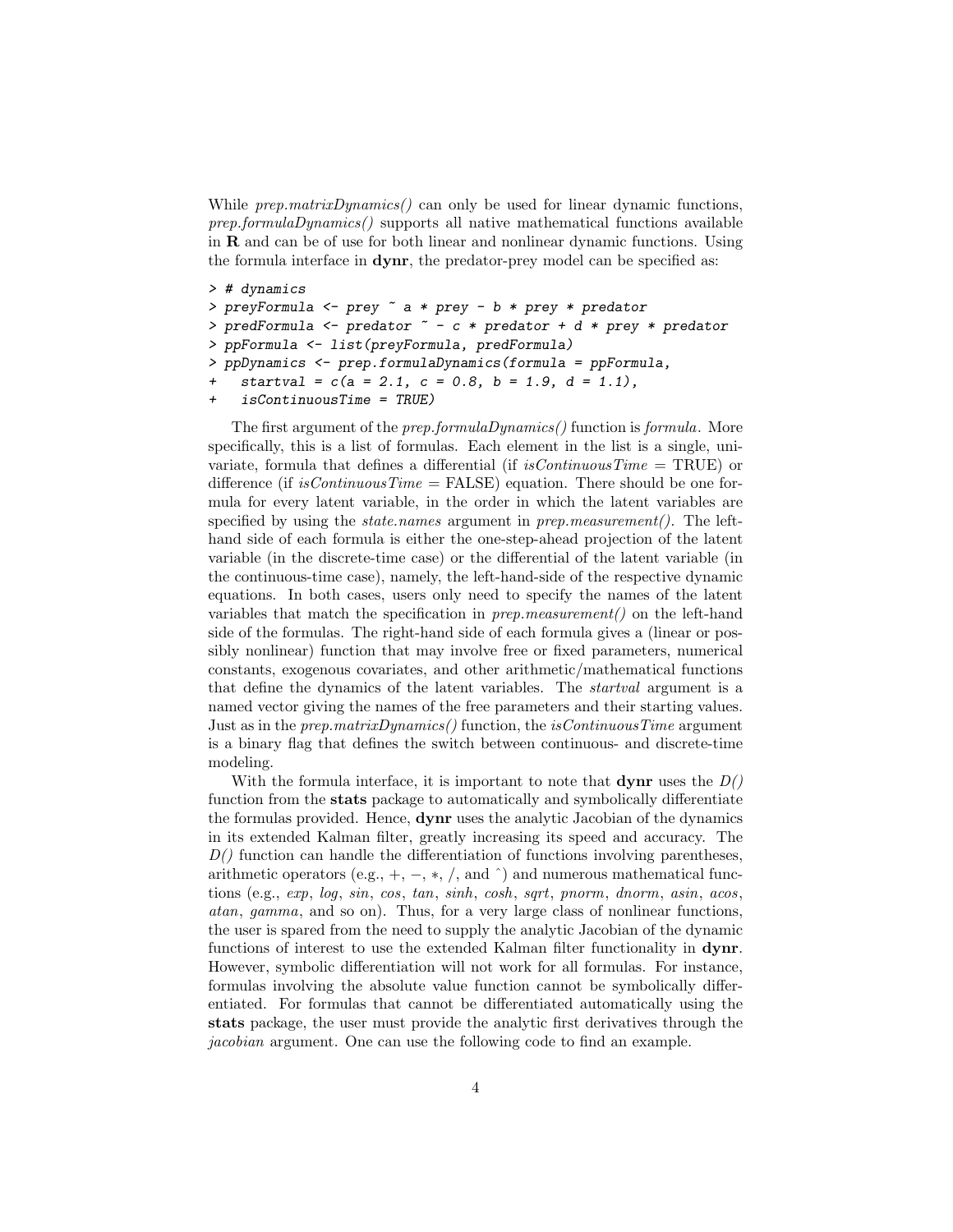#### > file.edit(system.file("demo", "RSNonlinearDiscrete.R", package = "dynr"))

#### 1.2.2 Model specification: the linear measurement function

We often assume that we have a simplest discrete-time measurement model in which  $\eta_i(t_{i,j})$  at discrete time point  $t_{i,j}$  is indicated by a  $r \times 1$  vector of manifest observations,  $y_i(t_{i,j})$  as

$$
\mathbf{y}_i(t_{i,j}) = \boldsymbol{\eta}_i(t_{i,j}) + \boldsymbol{\epsilon}_i(t_{i,j}), \quad \boldsymbol{\epsilon}_i(t_{i,j}) \sim N\left(\mathbf{0}, \mathbf{R}_{S_i(t_{i,j})}\right),\tag{5}
$$

which includes a  $r \times 1$  vector of measurement errors  $\epsilon_i(t_{i,j})$  assumed to be serially uncorrelated over time and normally distributed with zero means and (possibly) regime-specific covariance matrix,  $\mathbf{R}_{S_i(t_{i,j})}$ . In this simplest case, the measurement model has the following two specifications.

```
> # Measurement (factor loadings)
> meas <- prep.measurement(
    values.load = diag(1, 2),
    obs.name = c('x', 'y'),
    state.name = c('prey', 'predator'))> # alternatively, use prep.loadings
> meas <- prep.loadings(
   map = list(+ prey = "x",predator = "y"),
   params = NULL)
```
#### 1.2.3 Model specification: the latent and observed noise covariance structures

The noise recipe is created with prep.noise().  $w_i(t)$  in Equation 3 is an rdimensional Wiener process (i.e., continuous-time analog of a random walk process). The differentials of the Wiener processes have zero means and regimespecific covariance matrix,  $\mathbf{Q}_{S_i(t)}$ , often called the *diffusion* matrix. In Equation 4, however,  $w_i(t)$  denotes a vector of Gaussian distributed process noise with regime-specific covariance matrix,  $\mathbf{Q}_{S_i(t)}$ . In both continuous- and discretetime models,  $\mathbf{Q}_{S_i(t)}$  can be specified by the \*.latent arguments in prep.noise(). In ordinary differential equation models,  $\mathbf{Q}_{S_i(t)} = \mathbf{0}$ . The \*.*observed* arguments are used to specify  $\mathbf{R}_{S_i(t_{i,j})}$  in Equation 5.

```
> #measurement and dynamics covariances
> mdcov <- prep.noise(
    values. latent = diag(0, 2),
   params. latent = diag(c("fixed", "fixed"), 2),
   values.observed = diag(rep(0.3, 2)),
   params. observed = diag(c("var_1", "var_2"), 2)+ )
```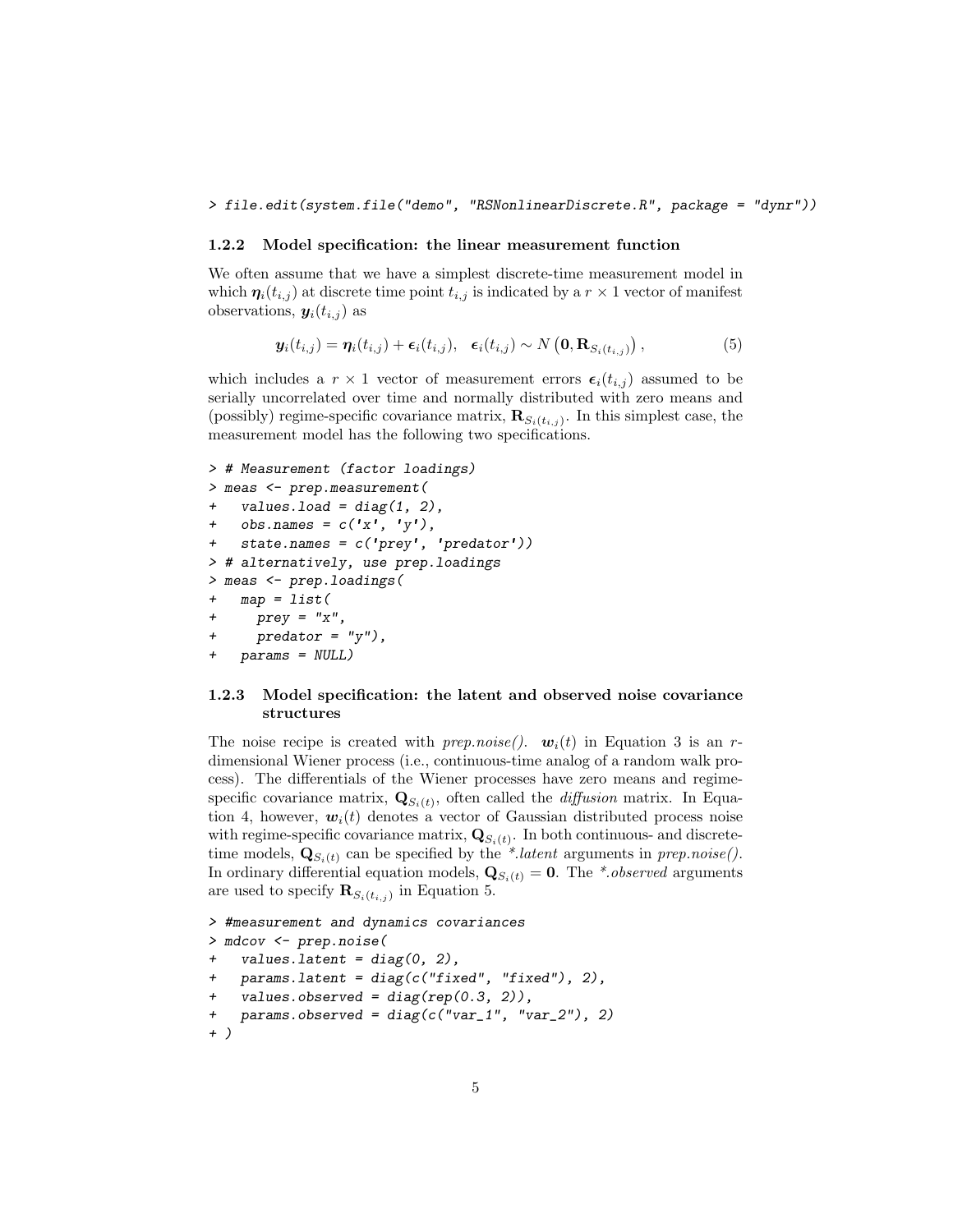#### 1.2.4 Model specification: the initial condition

In both the discrete- and continuous-time cases, the initial conditions for the dynamic functions are defined explicitly to be the latent variables at an individualspecific initial time point,  $t_{i,1}$  (i.e., the first observed time point), denoted as  $\eta_i(t_{i,1})$ , and are specified to be normally distributed with means  $\mu_{\eta_1}$  and covariance matrix,  $\Sigma_{\eta_1}$ :

$$
\eta_i(t_{i,1}) \sim N(\boldsymbol{\mu}_{\boldsymbol{\eta}_1}, \boldsymbol{\Sigma}_{\boldsymbol{\eta}_1}). \tag{6}
$$

```
> # Initial conditions on the latent state and covariance
> initial <- prep.initial(
   values.inistate = c(3, 1),
   params.inistate = c("fixed", "fixed"),values.inicov = diag(c(0.01, 0.01)),
+ params.inicov = diag("fixed", 2)
+ )
```
#### 1.2.5 Model specification: the transformation function

Many dynamic models may only lead to permissible (e.g., finite) values in particular parameter ranges. As such, we often need to add constraints to model parameters in fitting dynamic models. One way of doing this in dynr is to apply unconstrained optimization while transforming the parameters onto their constrained scales during function evaluations. This can be accomplished in dynr through the function  $prep.tfun()$ . For example, based on the nature of the predator and prey dynamics, the  $a-d$  parameters should, by right, take on positive values. Thus, we may choose to optimize their log-transformed values and exponentiate the unconstrained parameter values during likelihood evaluations to ensure that the values of these parameter estimates are always positive. To achieve this, we supply a list of transformation formulas to the formula.trans argument in the prep.tfun() function as follows:

```
> #constraints
> trans <- prep.tfun(formula.trans = list(a \tilde{ } exp(a), b \tilde{ } exp(b),
\begin{pmatrix} c & \text{exp}(c), d & \text{exp}(d) \end{pmatrix},
+ formula.inv = list(a \tilde{a} log(a), b \tilde{b} log(b),
                           c \sim log(c), d \sim log(d)))
```
In cases involving the use of such constraint functions, the delta method is used to perform appropriate transformations to the covariance matrix of the parameter estimates at convergence to yield standard error estimates for the parameters on the constrained scales. If the starting values of certain parameters are indicated on a constrained scale, the formula.inv argument should give a list of inverse transformation formulas to transform the specified starting values to unconstrained scales for optimization.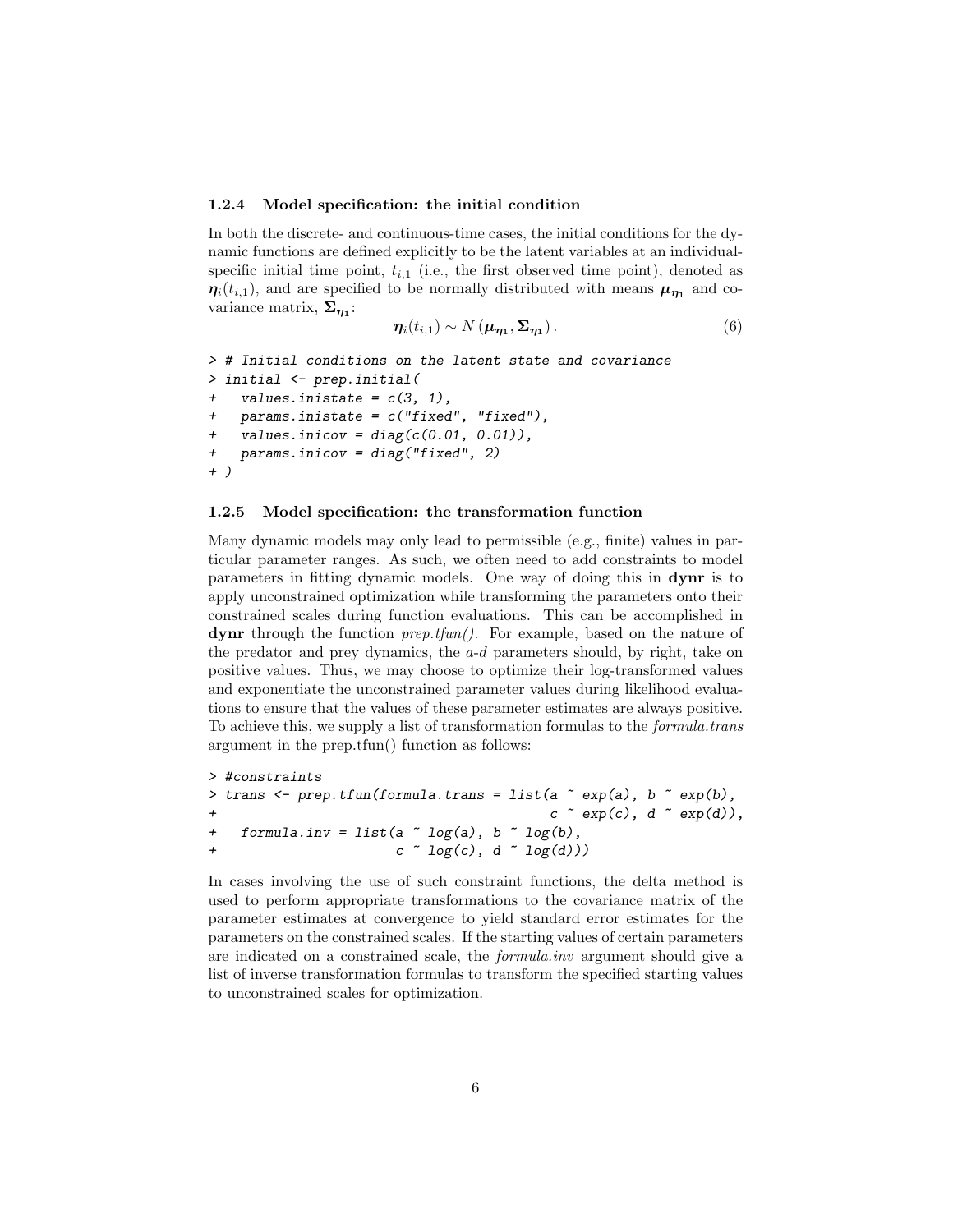## 1.3 Create and cook the model

After the recipes for all parts of the model are defined, the  $dynr_model()$  function creates the model and stores it in the dynrModel object. Each recipe (i.e., objects of class *dynrRecipe* created by  $prep.*()$ ) and the data prepared by  $dynr.data()$  are given to this function. The function requires  $dynamics, measure$ ment, noise, initial, and data as mandatory inputs for all models. When there are multiple regimes in the model, the regimes argument should be provided as shown below. When parameters are subject to transformation functions, a transform argument can be added. The dynr.model() function takes the recipes and the data and combines information from both. In doing so, this function uses the information from each recipe to write the text for a C function. Optionally, the  $C$  functions can be written to a file named by the *outfile* argument so that the user can inspect the automatically generated C code. Ideally of course, there is no need to ever examine this file; however, it is sometimes useful for debugging purposes and may be helpful for specifying models that extend those supported by the  $\bf R$  interface functions. More frequently, inspecting the dynrModel object and "serving it" will provide the needed information.

```
> #------------------------------------------------------------------------------
> # Cooking materials
>
> # Put all the recipes together in a Model Specification
> model2.1 <- dynr.model(dynamics = ppDynamics,
   measurement = meas, noise = mdcov,initial = initial, transform = trans,data = PPdata,
    outfile = "NonlinearODE.c")> # Check the model specification
> printex(model2.1,
   Parameters = model2.1$param. names,show = FALSE, printInit = TRUE,outFile = "NonlinearODE.text")> #tools::texi2pdf("NonlinearODE.tex")
> #system(paste(getOption("pdfviewer"), "NonlinearODE.pdf"))
>
> # Estimate free parameters
> res2.1 <- dynr.cook(dynrModel = model2.1)
>
```
In the last line above, the model is "cooked" with the  $dynr.cook()$  function to estimate the free parameters and their standard errors. When cooking, the C code that was written by dynr.model() is compiled and dynamically linked to the rest of the compiled  $\bf{dynr}$  code. Then the C is executed to optimize the free parameters while calling the dynamically linked C functions that were created from the user-specified recipes. There are two points worth emphasizing in this regard. First, the user never has to write C functions. Second, the user benefits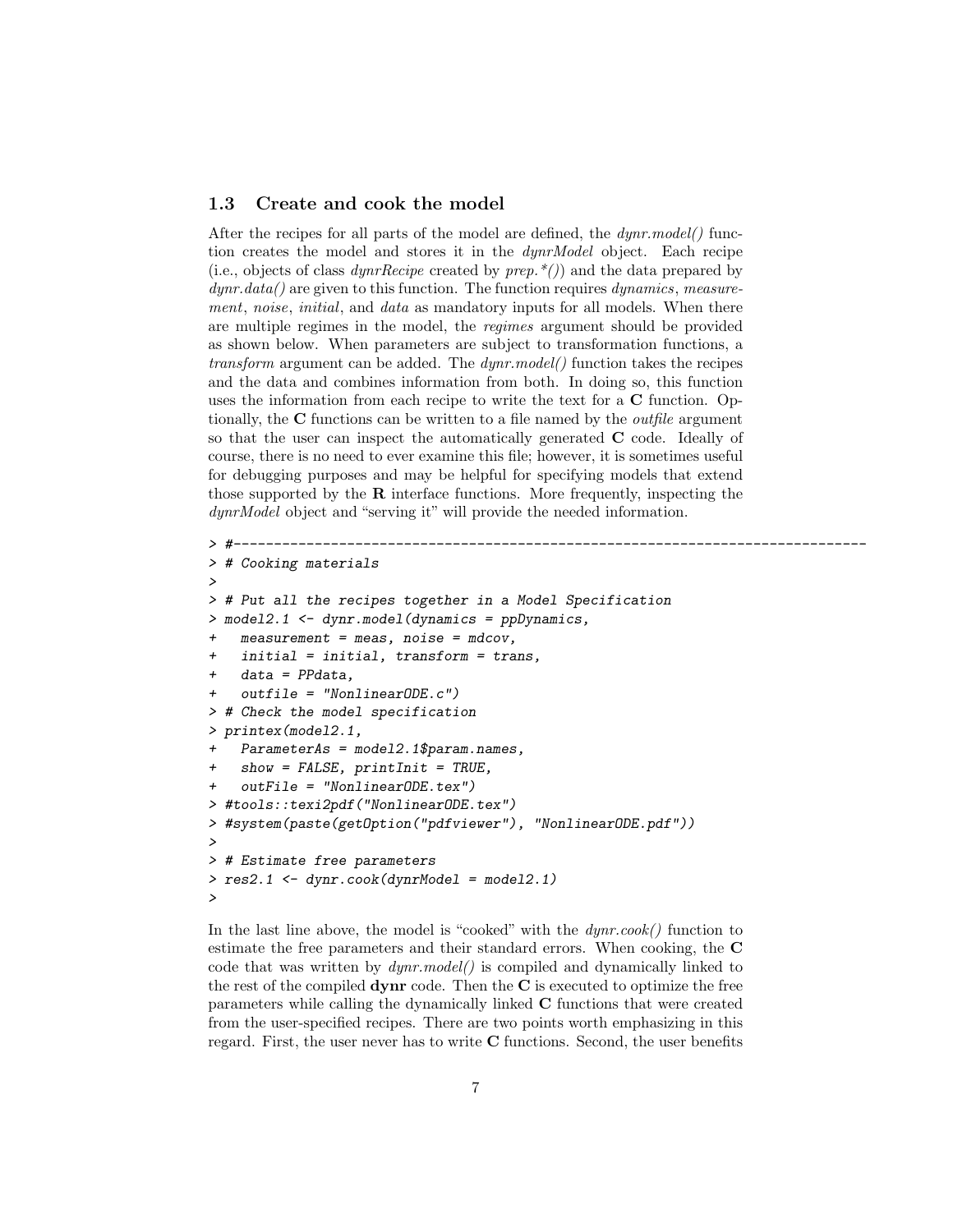from the  $C$  functions because of their speed. In this way, **dynr** provides an  $R$ interface for dynamical systems modeling while maintaining much of the speed associated with C.

# 1.4 Serve the results

The final step associated with **dynr** modeling is serving results (a  $dynrCook$ object) after the model has been cooked. To this end, several standard, popular S3 methods are defined for the  $dynrCook$  class, including  $coef(),$   $confint(),$ deviance(),  $logLik()$  (and thus implicitly  $AIC()$  and  $BIC()$ ), names(), nobs(), summary(), and  $vcov()$ . These methods perform the same tasks as their counterparts for regression models (i.e.,  $lm$  class objects). The summary() method provides a table of free parameter names, estimates, standard errors, t-values, and Wald-type confidence intervals.

```
> # Examine results
> # True parameter values a = 2, b = 2, c = 1, d = 1
> summary(res2.1)
> # names parameters s.e. t-value ci.lower ci.upper
> # a a 1.9637320 0.06946322 28.27010 1.8275866 2.0998774
> # c c 1.0023304 0.03062620 32.72788 0.9423042 1.0623567
> # b b 1.9327832 0.06216237 31.09250 1.8109472 2.0546192
> # d d 0.9608279 0.02628627 36.55246 0.9093078 1.0123481
> # var_1 var_1 0.2399578 0.01089095 22.03277 0.2186119 0.2613036
> # var_2 var_2 0.2380317 0.01072899 22.18585 0.2170033 0.2590601
> #
> # -2 log-likelihood value at convergence = 2843.19
> # AIC = 2855.19
> # BIC = 2884.64
```
# 2 Regime-switching extension

#### 2.1 Prepare the data

```
> #------------------------------------------------------------------------------
> # Example 2: Regime-Switching Nonlinear Continuous-time Model
> #------------------------------------------------------------------------------
> # ---- Read in the data ----
> data("RSPPsim")
> useIds <- 1:10 #
> data <- dynr.data(RSPPsim[RSPPsim$id %in% useIds, ], id = "id", time = "time",
      observed = c("x", "y"), covariate = "cond")
```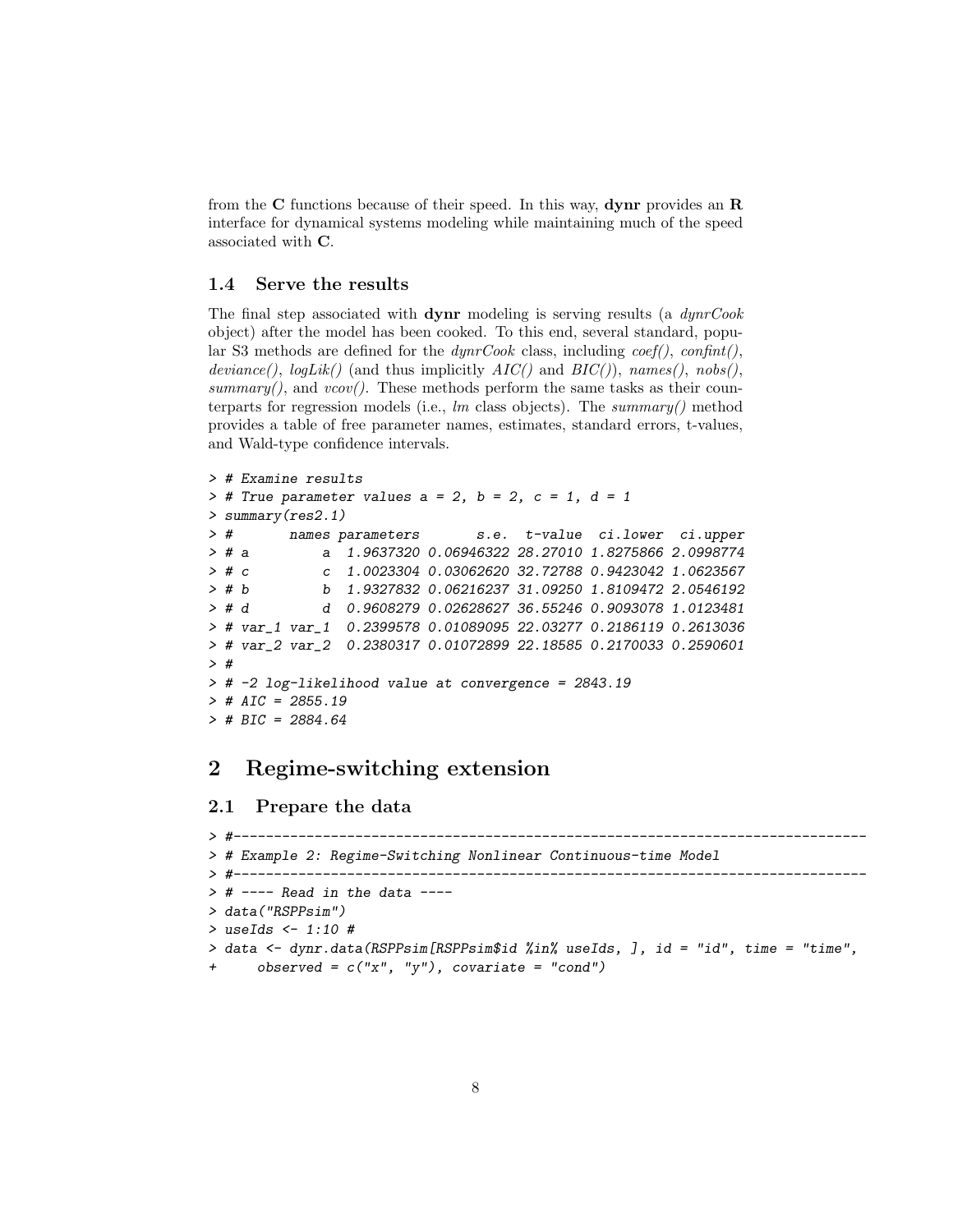# 2.2 Prepare the recipes

Just as with the *prep.matrixDynamics()*, the formula interface also allows for regime-switching functionality. Consider an extension of the classical predatorprey model. It is likely that the prey and predator interaction follow seasonal patterns. Hypothetically, we assume that in warmer seasons (i.e., "summer" environment), the interactions follow a classical predator-prey model, but in colder seasons (i.e., "winter" environment), the food source (e.g., grass) of the prey becomes limited and the predator species is able to find an additional food source due to the weather. So in the colder seasons the prey or predator population will not go to extreme values in absence of the other species. We thus consider the following regime-switching version of the predator-prey model to capture the potential seasonal changes in the interaction patterns. In the Summer regime, we have the predator-prey model as previously described, but in the Winter regime we now have a predator-prey model characterized by within-species competition and limiting growth/decay. In this competitive predator-prey model, the two populations do not grow/decline exponentially without bound in absence of the other, but rather, they grow logistically up to some finite carrying capacity. This logistic growth adds to the between-species interactions with the other population. This model can be specified by combining the predator and prey equations as:

```
> cPreyFormula <- prey ~ a * prey - e * prey ^ 2 - b * prey * predator
> cPredFormula <- predator ~ f * predator - c * predator ^ 2 + d * prey * predator
> cpFormula <- list(cPreyFormula, cPredFormula)
```
To specify the regime-switching predator-prey model, we combine the classical predator-prey model and the predator-prey model with within-species competition into a list of lists. Then we provide this list to the usual  $prep.formataDynamics()$ function as the formula argument.

```
> rsFormula <- list(ppFormula, cpFormula)
> dynm <- prep.formulaDynamics(formula = rsFormula,
     startval = c(a = 2.1, c = 3, b = 1.2, d = 1.2, e = 1, f = 2),
+ isContinuousTime = TRUE)
```
The phase portraits of the classical predator-prey model (Summer regime) and the cometitive predator-prey model (i.e., Winter regime) are shown in Figure 1 created by the **phaseR R** package  $[8]$ , where the two axes respectively represent the population size of the two species. In Figure  $1(A)$ , there is a reciprocal relation between the prey and predator population, whereas in Figure  $1(B)$ , there is an attractor or equilibrium state at  $(1.5, 1.625)$ , toward which the system tends to evolve.

## 2.2.1 Model specification: the regime-switching model

The initial class (or regime) probabilities for  $S_i(t_{i,1})$  and the probabilities of transitions between regimes are represented using multinomial regression models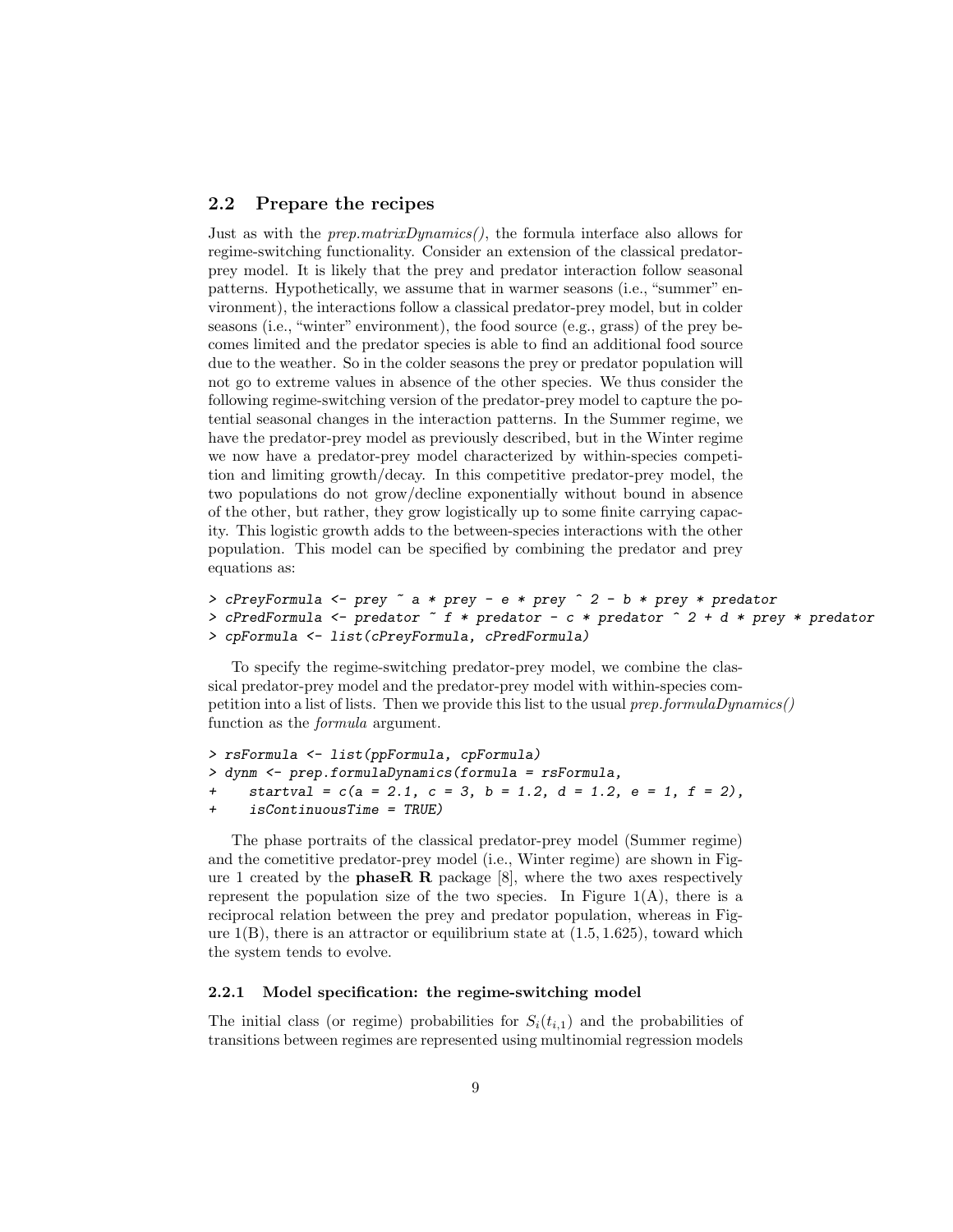

Figure 1: The phase portraits of (A) a classical predator-prey model and (B) a predator-prey model with within-species competition and limiting growth/decay.

as

$$
\Pr\left(S_i(t_{i,1}) = m | \mathbf{x}_i(t_{i,1})\right) \stackrel{\Delta}{=} \pi_{m,i1} = \frac{\exp(a_m + \mathbf{b}_m^T \mathbf{x}_i(t_{i,1}))}{\sum_{k=1}^M \exp(a_k + \mathbf{b}_k^T \mathbf{x}_i(t_{i,1}))}, (7)
$$
\n
$$
\Pr\left(S_i(t_{i,j}) = m | S_i(t_{i,j-1}) = l, \mathbf{x}_i(t_{i,j})\right) \stackrel{\Delta}{=} \pi_{lm, it} = \frac{\exp(c_{lm} + \mathbf{d}_m^T \mathbf{x}_i(t_{i,j}))}{\sum_{k=1}^M \exp(c_{lk} + \mathbf{d}_m^T \mathbf{x}_i(t_{i,j}))}, (8)
$$

where  $M$  denotes the total number of regimes,  $a_m$  denotes the logit intercept for the mth regime and  $\mathbf{b}_m$  is a  $n_b \times 1$  vector of regression slopes linked to a vector of covariates used to explain possible interindividual differences in initial log-odds (LO) of being in a regime relative to the reference regime selected by the user, operationalized as the regime where  $a_m$  and all entries in  $\mathbf{b}_m$  are set to zero. Setting these entries to be zero in at least the reference regime is necessary for identification purposes: this ensures that the initial regime probabilities across all the hypothesized regimes sum to 1.0.  $\pi_{lm,it}$  denotes individual i's probability of transitioning from class l at time  $t_{i,j-1}$  to class m at time  $t_{i,j}$  (i.e., the entry in the *l*th row and *mth* column of the transition probability matrix),  $c_{lm}$  denotes the logit intercept for the transition probability, and  $\mathbf{d}_{lm}$  is a  $n_d \times 1$  vector of logit slopes summarizing the effects of the covariates in  $x_i(t_{i,j})$  on that transition probability. The coefficients in  $\mathbf{d}_{lm}$  are LO parameters representing the effects of the covariates on the LO of transitioning from the lth regime into the mth regime relative to transitioning into the reference regime - namely, the regime in which all LO parameters (including  $c_{lM}$  and all elements in  $\mathbf{d}_{lM}^T$ ) are set to 0. One regime, again, has to be specified as the reference regime for identification purposes to ensure that conditional on being in a particular regime at time  $t_{i,j-1}$ , the probabilities of transitioning to each of the M regimes sum to 1.0 (i.e.,  $\sum_{m=1}^{M} \pi_{lm} = 1$ ).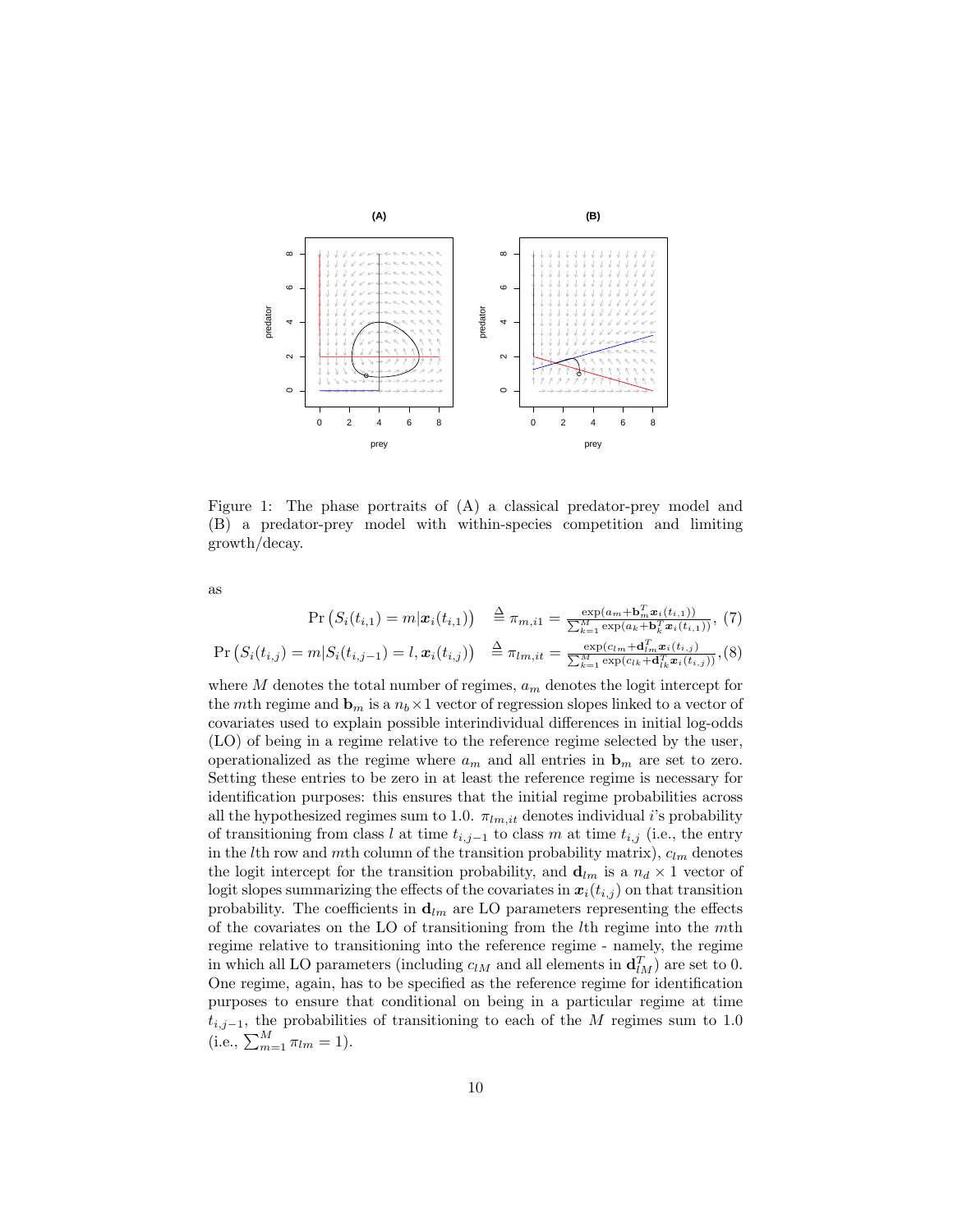The *prep.initial*() function is used to specify the model for the initial regime probabilities (i.e., Equation 7), in addition to the  $\mu_{\eta_1}$  and  $\Sigma_{\eta_1}$  in Equation 6. The prep.regimes() function specifies the structure of the regime switching functions shown in Equation 8. These two functions adopt similar structures for specifying the parameters in the multinomial logistic regressions. Here we only focus on the specification of Equation 8 using the prep.regimes() function.

Note that based on Equation 8, a total of  $n_d + 1$  parameters, including an intercept,  $c_{lm}$ , and  $n_d$  regression slopes in  $\mathbf{d}_{lm}$ , have to be defined for each of the functions governing the transition from the lth regime  $(l = 1, \ldots, M)$  to the mth regime  $(m = 1, ..., M)$ . In total, there are  $M \times M$  of such transition functions, corresponding to entries in an  $M \times M$  transition probability matrix. The function  $prep\text{.}regimes()$  requires the user to provide the starting values (through the values argument) and names (through the params argument) for these  $M \times (n_d + 1)$  parameters as a matrix whose number of rows equals to the number of regimes (i.e., M) and number of columns equals to the product of the number of regimes and the total number of parameters (i.e.,  $(n_d+1)M$ ) as:

$$
\begin{bmatrix} c_{11} & \mathbf{d}_{11}^{\top} & c_{12} & \mathbf{d}_{12}^{\top} & \cdots & c_{1M} & \mathbf{d}_{1M}^{\top} \\ c_{21} & \mathbf{d}_{21}^{\top} & c_{22} & \mathbf{d}_{22}^{\top} & \cdots & c_{2M} & \mathbf{d}_{2M}^{\top} \\ \vdots & \vdots & \vdots & \vdots & \vdots & \vdots \\ c_{M1} & \mathbf{d}_{M1} & c_{M2} & \mathbf{d}_{M2} & \cdots & c_{MM} & \mathbf{d}_{MM} \end{bmatrix}.
$$
 (9)

In cases where covariates are involved in the multinomial logistic regression, a covariates argument allows us to provide the names of the covariates according to the order of the elements in  $\mathbf{d}_{\text{lm}}$ .

The example below shows equations and code that illustrate how covariates can be incorporated into the multinomial logistic regression (e.g., Equations 10 and 11 and neighboring blocks of code). In our hypothetical example, we have discussed how the weather condition may govern the regime switching processes. Specifically, we assume a covariate cond (with a value of 0 indicating the warmer weather and 1 indicating the colder weather) has an effect on the regime-switching transition probabilities. Then, we can specify the logistic regression model by

```
> # Regime-switching function
> # The RS model assumes that each element of the transition probability
> # matrix (TPM) can be expressed as a linear predictor (lp).
> # LPM => # lp(p11) \degree 1 + x1 + x2 + ... + xn, lp(p12) \degree 1 + x1 + x2 + ... + xn
> # lp(p21) \degree 1 + x1 + x2 + ... + xn, lp(p22) \degree 1 + x1 + x2 + ... + xn
> # Here I am specifying 1p(p12) and 1p(p22); the remaining elements
> # lp(p11) and lp(p21) are fixed at zero.
> # nrow = numRegimes, ncol = numRegimes*(numCovariates+1)
>
> regimes <- prep.regimes(
    values = matrix(c(0, 0, -1, 1.5,
```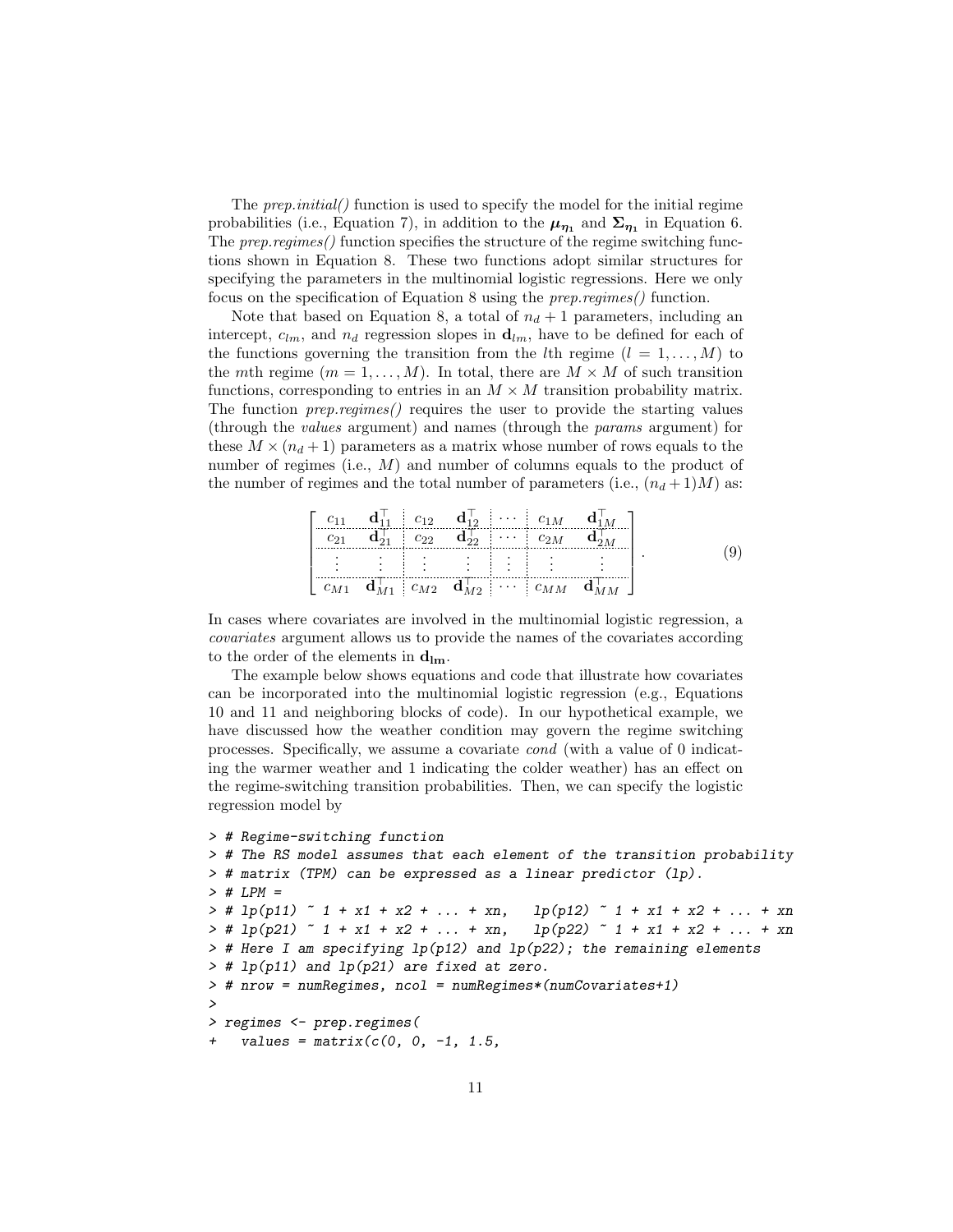$+$  0, 0, -1, 1.5), +  $nrow = 2$ ,  $ncol = 4$ ,  $byrow = T$ ),  $params = matrix(c("fixed", "fixed", "int_1", "slp_1",$ + "fixed", "fixed", "int\_2", "slp\_2"),  $nrow = 2$ ,  $ncol = 4$ ,  $byrow = T$ ), + covariates = "cond")

In essence, the above code creates the following matrix in the form of

$$
\begin{bmatrix} c_{11} = 0 & d_{11} = 0 & c_{12} = int_1 = -1 & d_{12} = slp_1 = 1.5 \\ c_{21} = 0 & d_{21} = 0 & c_{22} = int_2 = -1 & d_{22} = slp_2 = 1.5 \end{bmatrix},
$$
(10)

which in turn creates the following transition probability matrix.

$$
Summer_{t_{i,j}} \left( \frac{exp(0+0\times cond)}{exp(0+0\times cond)+exp(int_1+slp_1\times cond)} \frac{exp(int_1+slp_1\times cond)}{exp(0+0\times cond)+exp(int_1+slp_1\times cond)} \frac{exp(int_1+slp_1\times cond)}{exp(0+0\times cond)} \frac{exp(int_1+slp_1\times cond)}{exp(int_2+slp_2\times cond)} \frac{exp(int_1+slp_1\times cond)}{exp(0)+exp(int_2+slp_2\times cond)} \right)
$$
\n(11)

Here we consider the Summer regime as the reference regime, so the first two columns of the transition LO matrix (Equation 10) are fixed at zero. The third and fourth columns of the transition LO matrix respectively correspond to the regression intercepts and slopes associated with the covariate, whose starting values are respectively set at -1 and 1.5. With this set of starting values, the transition probability from any regime to the Summer regime is .73 when cond  $= 0$ , and .38 when  $cond = 1$ . The negative intercept implies that in warmer days  $(cond = 0)$ , there is a greater chance of the process transitioning into the Summer regime, and the regression slope greater than the absolute value of the intercept suggests that in colder days  $(cond = 1)$ , the transition into the Winter regime is more likely.

#### 2.2.2 Model specification: the other components

A complete modeling script for this example can be retrieved using the code below.

```
> file.edit(system.file("demo", "RSNonlinearODE.R", package = "dynr"))
```
The rest of preparation before model fitting is shown below.

```
> # Measurement (factor loadings)
> meas <- prep.measurement(
+ values.load = diag(1, 2),
    obs.name = c('x', 'y'),
    state.name = c('prey', 'predator'))> # Initial conditions on the latent state and covariance
> initial <- prep.initial(
    values.inistate = c(3, 1),
```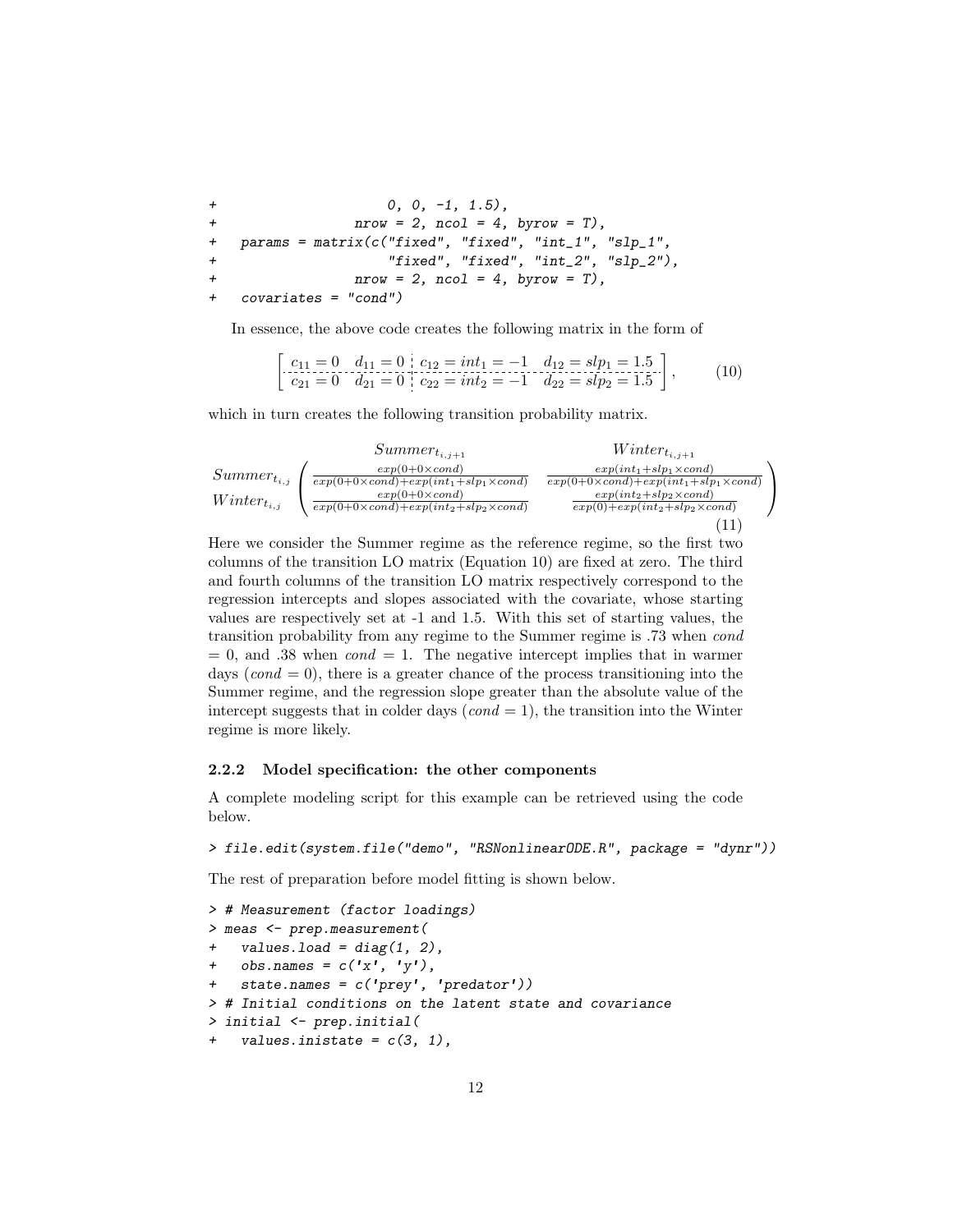```
+ params.inistate = c("fixed", "fixed"),
+ values.inicov = diag(c(0.01, 0.01)),
   params.inicov = diag("fixed", 2),values.regimep = c(.8473, 0),
    params.\nregimep = c("fixed", "fixed"))> #measurement and dynamics covariances
> mdcov <- prep.noise(
    values. latent = diag(0, 2),
    params. latent = diag(c('fixed'', 'fixed''), 2),
    values.observed = diag(rep(0.5,2)),
    params. observed = diag(rep("var_epsilonion",2),2)+ )
> # dynamics
> preyFormula <- prey ~ a * prey - b * prey * predator
> predFormula <- predator ~ - c * predator + d * prey * predator
> ppFormula <- list(preyFormula, predFormula)
> cPreyFormula <- prey ~ a * prey - e * prey ^ 2 - b * prey * predator
> cPredFormula <- predator ~
    f * predator - c * predator ^ 2 + d * prey * predator> cpFormula <- list(cPreyFormula, cPredFormula)
> rsFormula <- list(ppFormula, cpFormula)
> dynm <- prep.formulaDynamics(formula = rsFormula,
    startval = c(a = 2.1, c = 3, b = 1.2, d = 1.2, e = 1, f = 2),
    isContinuous Time = TRUE)
> #constraints
> tformList \le list(a \in exp(a), b \in exp(b), c \in exp(c),
      d \sim exp(d), e \sim exp(e), f \sim exp(f))
> tformInvList \le list(a \sim log(a), b \sim log(b), c \sim log(c),
      d \sim log(d), e \sim log(e), f \sim log(f))
> trans <- prep.tfun(
      formula.trans = tformList,formula.inv = tformInvList)
```
## 2.3 Create and cook the model

We fitted the specified model to the simulated data. In parameter estimation,  $dynr$  utilizes a sequential quadratic programming algorithm [11, 12] available from an open-source library for nonlinear optimization — NLOPT [10]. By default, we do not set boundaries on the parameters to be estimated. However, one can set the upper and lower boundaries of the estimated parameter values by respectively modifying the ub and lb slots of the model object of class  $dynrModel$ . An example is given as below to constrain the *int* 1 and *int* 2 parameters to be negative between -10 and 0, while limiting the values of  $slp\_1$ and  $\frac{slp2}{}$  to positive within a range from 0 to 10. Similarly, the stopping criteria of the optimization algorithm can be modified through the options slot of the dynrModel object, which is a list consisting of specifications on the rela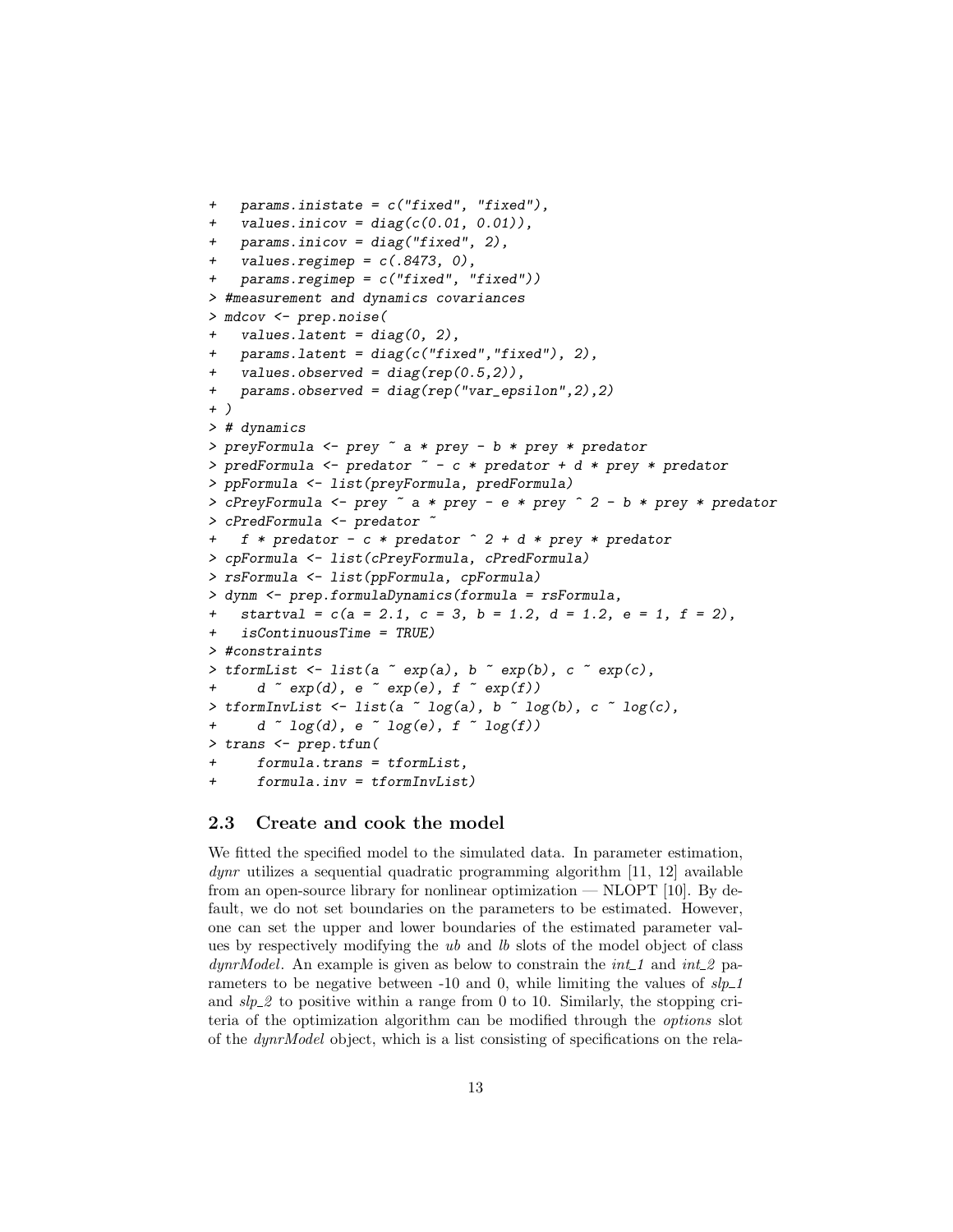tive tolerance on optimization parameters  $(xtol_{rel})$ , the stopping threshold of the objective value (stopval), the absolute and relative tolerance on function value (i.e.,  $fto \& abs$  and  $fto \& rel$ ), the maximum number of function evaluations (*maxeval*), the maximum optimization time (in seconds; *maxtime*).

The output of the estimation function,  $dynr.cook()$ , is an object of class dynrCook. It not only includes estimation results that can be displayed in the summary table produced by  $summary()$ , but also contains information on posterior regime probabilities (i.e., the  $pr_t \text{-} given \text{-} T$  slot), smoothed state estimates of the latent variables (i.e.,  $\hat{\eta}_i(t_{i,j} | T_i) = E(\eta_i(t_{i,j}) | Y_i(T_i))$  in the eta smooth final slot), and smoothed error covariance matrices of the latent variables (i.e.,  $\mathbf{P}_i(t_{i,j} | T_i)$  in the error\_cov\_smooth\_final slot) at all available time points. They can be retrieved by using the \$ operator.

```
> # Cooking materials
>
> # Put all the recipes together in a Model Specification
> model2.2 <- dynr.model(dynamics = dynm, measurement = meas,
    noise = mdcov, initial = initial,
    regimes = regimes, transform = trans,data = data,outfile = "RSNonlinearODE_1.c")> # Check the model specification using LaTeX
> printex(model2.2, ParameterAs = names(model2.2), printInit = TRUE, printRS = TRUE,
    outFile = "RSNonlinearODE_1.text")> #tools::texi2pdf("RSNonlinearODE_1.tex")
> #system(paste(getOption("pdfviewer"), "RSNonlinearODE_1.pdf"))
>
> model2.2$ub[ c("int_1", "int_2", "slp_1", "slp_2") ] <- c(0, 0, 10, 10)
> model2.2$lb[ c("int_1", "int_2", "slp_1", "slp_2") ] <- c(-10, -10, 0, 0)
> # Estimate free parameters
> res2.2 <- dynr.cook(model2.2)
> # Examine results
> summary(res2.2)
```
# 2.4 Serve the results

Figure 2 is created from the  $dynr.ggplot()$  (or  $autoplot()$ ) method with style set to 2, and shows that the predicted trajectories match with the observed values and alternate between different regimes.

```
> dynr.ggplot(res2.2, model2.2, style = 2,
+ names.regime = c("Summer", "Winter"),
+ title = "", idtoPlot = 9,
   text = element_test(size = 16))
```
Figure 3 is created by the plotFormula() method and presents the model equations with parameter names and estimated parameter values.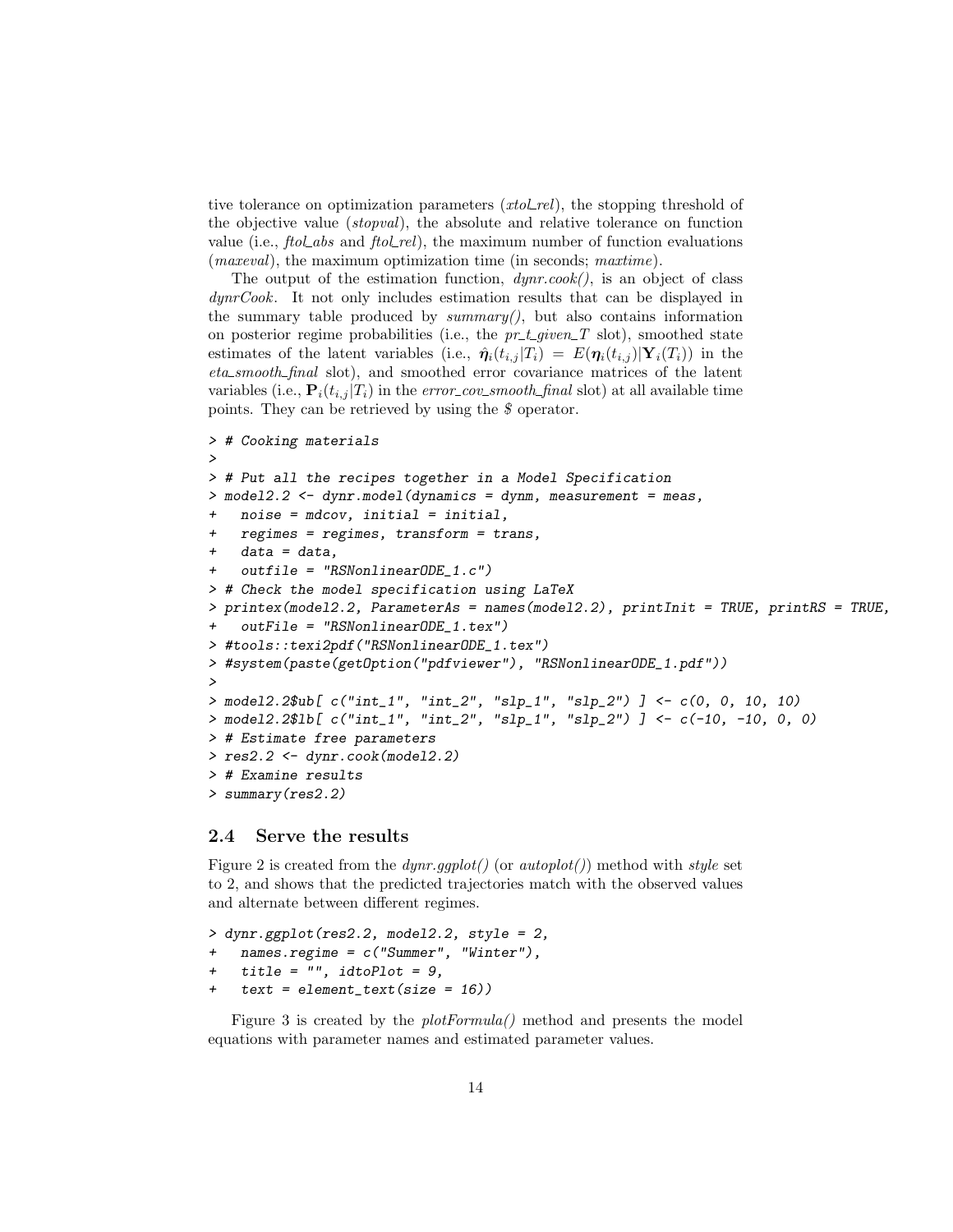

regime **Summer Winter** variable **x.observed x.predicted y.observed y.predicted**

Figure 2: Built-in plotting feature for the predicted trajectories with observed values for the regime-switching nonlinear ODE model.

```
> plotFormula(model2.2, ParameterAs = names(model2.2)) +
   ggtitle("A)" +
    theme(plot.title = element_text(hjust = 0.5, vjust = 0.01, size = 16))
> plotFormula(model2.2, ParameterAs = coef(res2.2)) +
   ggtitle("B)" +
   theme(plot.title = element_text(hjust = 0.5, vjust = 0.01, size = 16))
```
# References

- [1] Steven M Boker and John Graham. "A Dynamical Systems Analysis of Adolescent Substance Abuse." In: Multivariate Behavioral Research 33.4 (1998), pp. 479-507. DOI: 10.1207/s15327906mbr3304\_3.
- [2] Steven M Boker, Michael C Neale, and Kelly L Klump. "A Differenial Equations Model for the Ovarian Hormone Cycle." In: Handbook of Developmental Systems Theory and Methodology. Ed. by Peter C. M. Molenaar, Richard M Lerner, and Karl M. Newell. New York, NY, 2014, pp. 369–391.
- [3] Emery N. Brown and H. Luithardt. "Statistical Model Building and Model Criticism for Human Circadian Data." In: Journal of Biological Rhythms 14 (1999), pp. 609–616. doi: 10.1177/074873099129000975.
- [4] S-M. Chow, Emilio Ferrer, and John R. Nesselroade."An Unscented Kalman Filter Approach to the Estimation of Nonlinear Dynamical Systems Models." In: *Multivariate Behavioral Research*  $42.2$  (2007), pp. 283–321. doi: 10.1080/00273170701360423.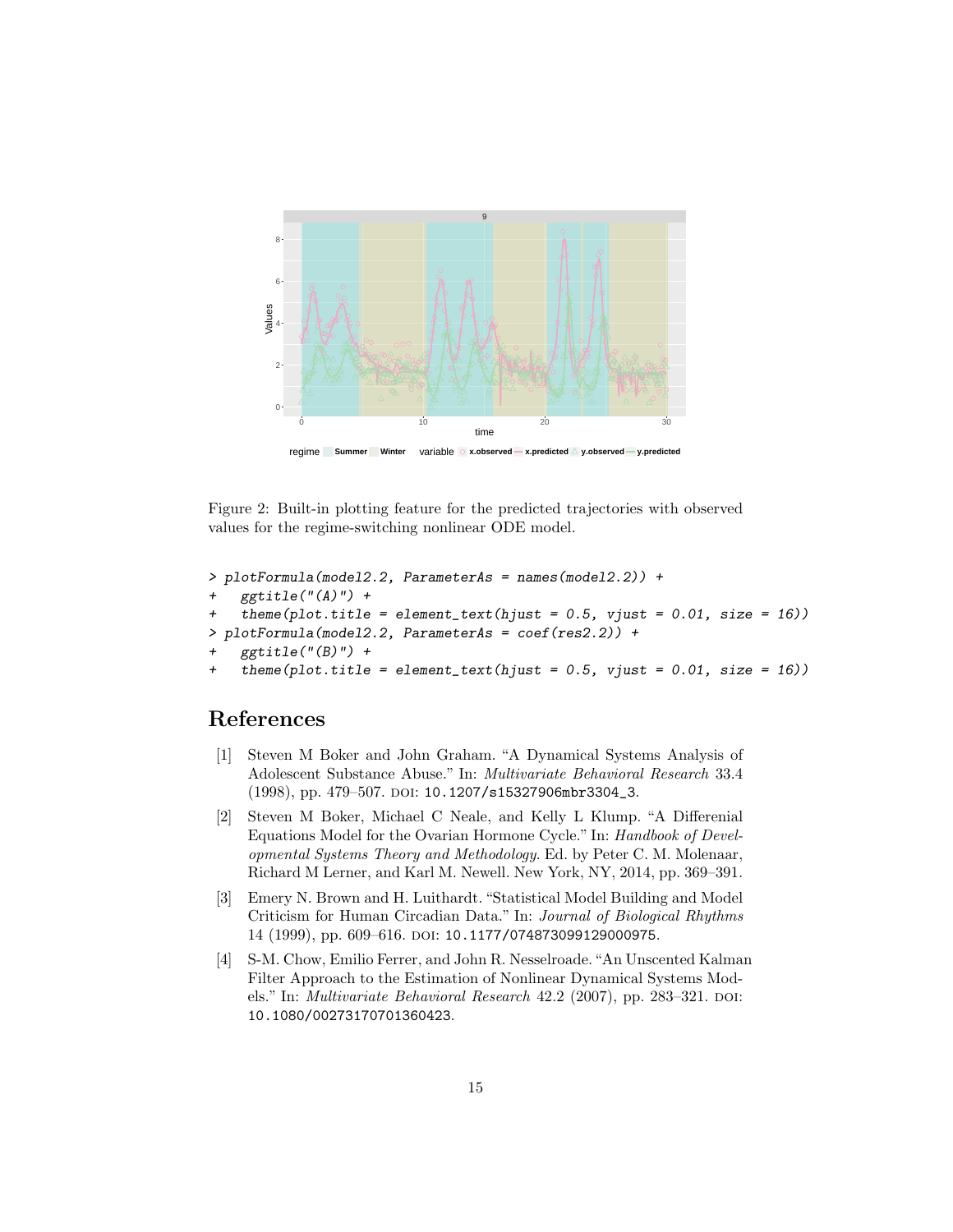

Figure 3: Automatic plots of model equations with (A) parameter names and (B) estimated parameters for the regime-switching nonlinear ODE model.

- [5] S-M. Chow and J. R. Nesselroade. "General Slowing or Decreased Inhibition? Mathematical Models of Age Differences in Cognitive Functioning." In: *Journals of Gerontology B* 59.3 (2004), pp. 101–109. DOI: 10.1093/ geronb/59.3.P101.
- [6] J. Durbin and S. J. Koopman. Time Series Analysis by State Space Methods. Oxford, United Kingdom: Oxford University Press, 2001.
- [7] John Mordechai Gottman. The Mathematics of Marriage: Dynamic Nonlinear Models. Cambridge, MA: The MIT Press, 2002.
- [8] Michael J. Grayling. phaseR: Phase Plane Analysis of One and Two Dimensional Autonomous ODE Systems. R package version 1.3. 2014. url: https://CRAN.R-project.org/package=phaseR.
- [9] Josef Hofbauer and Karl Sigmund. The Theory of Evolution and Dynamical Systems: Mathematical Aspects of Selection (London Mathematical Society Student Texts). Cambridge University Press, Oct. 1988. isbn: 0521358388. url: http://www.worldcat.org/isbn/0521358388.
- [10] Steven G. Johnson. The NLopt Nonlinear-Optimization Package. 2008. url: http://ab-initio.mit.edu/nlopt.
- [11] Dieter Kraft. A Software Package for Sequential Quadratic Programming. Tech. rep. 88-28. Oberpfaffenhofen, Germany: DFVLR-FB, 1988.
- [12] Dieter Kraft. "Algorithm 733: TOMP Fortran Modules for Optimal Control Calculations." In: ACM Transactions on Mathematical Software 20.3 (1994), pp. 262-281. DOI: 10.1145/192115.192124.
- [13] Alfred J. Lotka. Elements of Physical Biology. Baltimore, MD: Williams & Wilkins, 1925.
- [14] Joseph Lee Rodgers and David C Rowe. "Social Contagion and Adolescent Sexual Behavior: A Developmental EMOSA Model." In: Psychological Review 100.3 (1993), pp. 479-510. DOI: 10.1037/0033-295X.100.3.479.